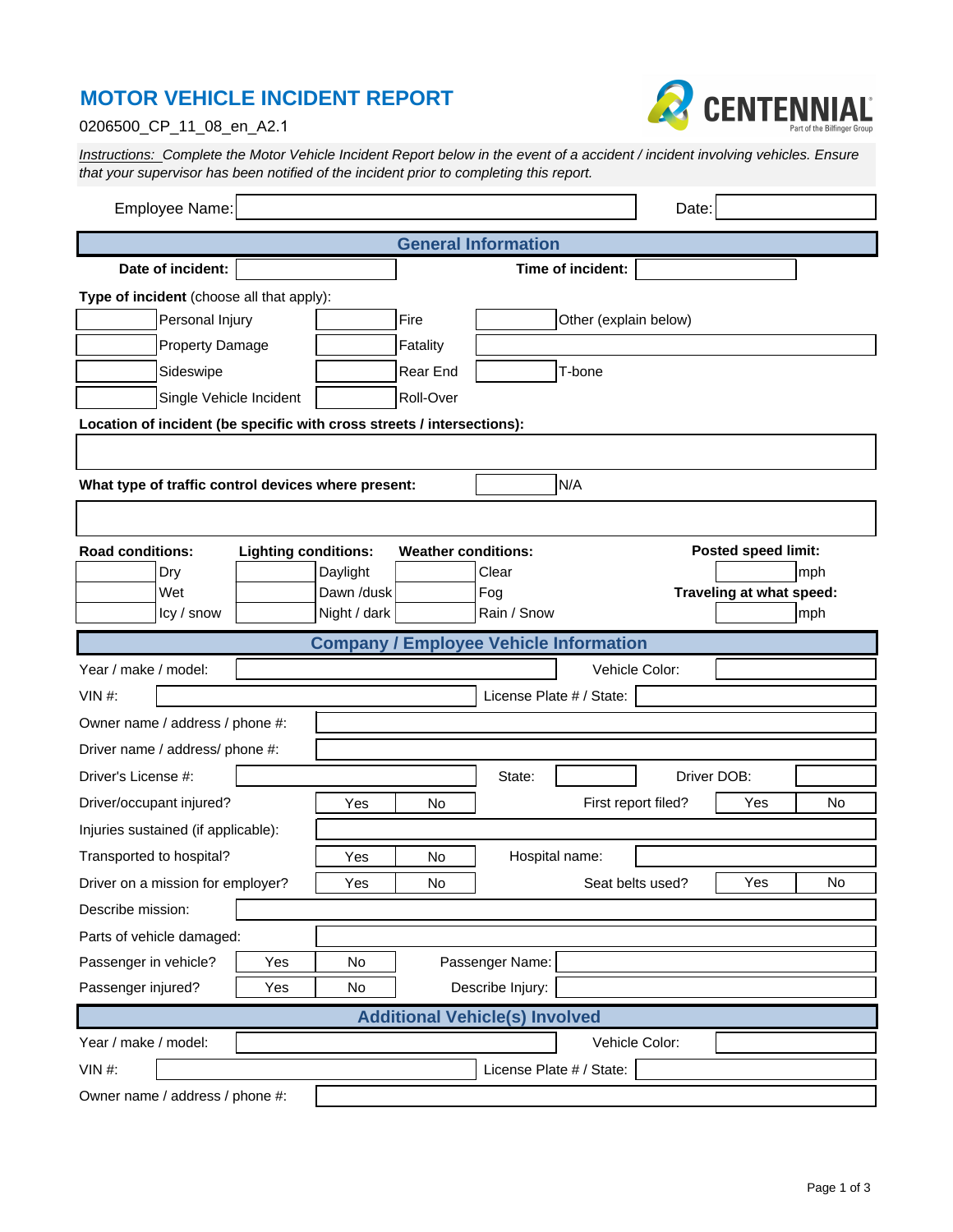## 0206500\_CP\_11\_08\_en\_A2.1



| Insured?                                                                                  | Yes                         | No  |                                                      | Ins. Company name:                              |                                 |                               |             |     |      |
|-------------------------------------------------------------------------------------------|-----------------------------|-----|------------------------------------------------------|-------------------------------------------------|---------------------------------|-------------------------------|-------------|-----|------|
| Ins. agent name:                                                                          |                             |     |                                                      |                                                 |                                 | Ins. policy number:           |             |     |      |
| Driver name / address/ phone #:                                                           |                             |     |                                                      |                                                 |                                 |                               |             |     |      |
| Driver's License #:                                                                       |                             |     |                                                      |                                                 | State:                          |                               | Driver DOB: |     |      |
| Driver/occupant injured?                                                                  |                             |     | Yes                                                  | No                                              |                                 | Traveling at what speed:      |             |     | mph  |
| Were individuals from the other car involved taken to the hospital?                       |                             |     |                                                      |                                                 |                                 | Yes                           | No          |     |      |
|                                                                                           | Parts of vehicle damaged:   |     |                                                      |                                                 |                                 |                               |             |     |      |
| Restrictions on driver's license?                                                         |                             |     | Yes<br>No                                            |                                                 | Driver in conformance to restr. |                               | Yes         | No  |      |
| Explain if needed:                                                                        |                             |     |                                                      |                                                 |                                 |                               |             |     |      |
|                                                                                           |                             |     |                                                      |                                                 |                                 |                               |             |     |      |
| Passenger in vehicle?                                                                     |                             | Yes | <b>No</b>                                            |                                                 | Passenger Name:                 |                               |             |     |      |
| Passenger injured?                                                                        |                             | Yes | No                                                   |                                                 | Describe Injury:                |                               |             |     |      |
|                                                                                           |                             |     |                                                      | <b>Miscellaneous Information</b>                |                                 |                               |             |     |      |
| Witness name / phone #:                                                                   |                             |     |                                                      |                                                 |                                 |                               |             |     |      |
| Witness name / phone #:                                                                   |                             |     |                                                      |                                                 |                                 |                               |             |     |      |
| Draw sketch of vehicles at time of incident (indicate North with arrow):                  |                             |     |                                                      |                                                 |                                 |                               |             |     |      |
| Key: Label streets, show traffic<br>controls, show/label vehicles,<br>indicate directions |                             |     |                                                      |                                                 |                                 |                               |             |     |      |
| Street name & direction you were traveling:                                               |                             |     |                                                      |                                                 |                                 |                               |             |     |      |
|                                                                                           |                             |     | Street name & direction other vehicle was traveling: |                                                 |                                 |                               |             |     |      |
| Skid marks by Centennial employee?                                                        |                             |     |                                                      | Yes                                             | No                              |                               | Length      |     | feet |
| Skid marks by other vehicle(s)?                                                           |                             |     |                                                      | Yes                                             | No                              |                               | Length      |     | feet |
| Were vehicle(s) towed from the scene? (if yes, indicate which)                            |                             |     |                                                      |                                                 |                                 | Yes                           | No          |     |      |
|                                                                                           | Centennial/Employee Vehicle |     | Yes                                                  | No                                              |                                 | <b>Other Parties' Vehicle</b> |             | Yes | No   |
| Location towed to:                                                                        |                             |     |                                                      |                                                 |                                 |                               |             |     |      |
| Were vehicle(s) drivable from the scene? (if yes, indicate which)                         |                             |     |                                                      |                                                 | Yes                             | No                            |             |     |      |
| Centennial/Employee Vehicle                                                               |                             |     | Yes<br>No                                            |                                                 | <b>Other Parties' Vehicle</b>   |                               |             | Yes | No   |
|                                                                                           |                             |     |                                                      | <b>Police Department Investigation / Report</b> |                                 |                               |             |     |      |
| Department:                                                                               |                             |     |                                                      |                                                 |                                 | Officer's name:               |             |     |      |
| Contact info / #:                                                                         |                             |     |                                                      |                                                 |                                 | Badge number:                 |             |     |      |
|                                                                                           | Police Report Number:       |     |                                                      | Citations Issued:                               |                                 |                               |             |     |      |